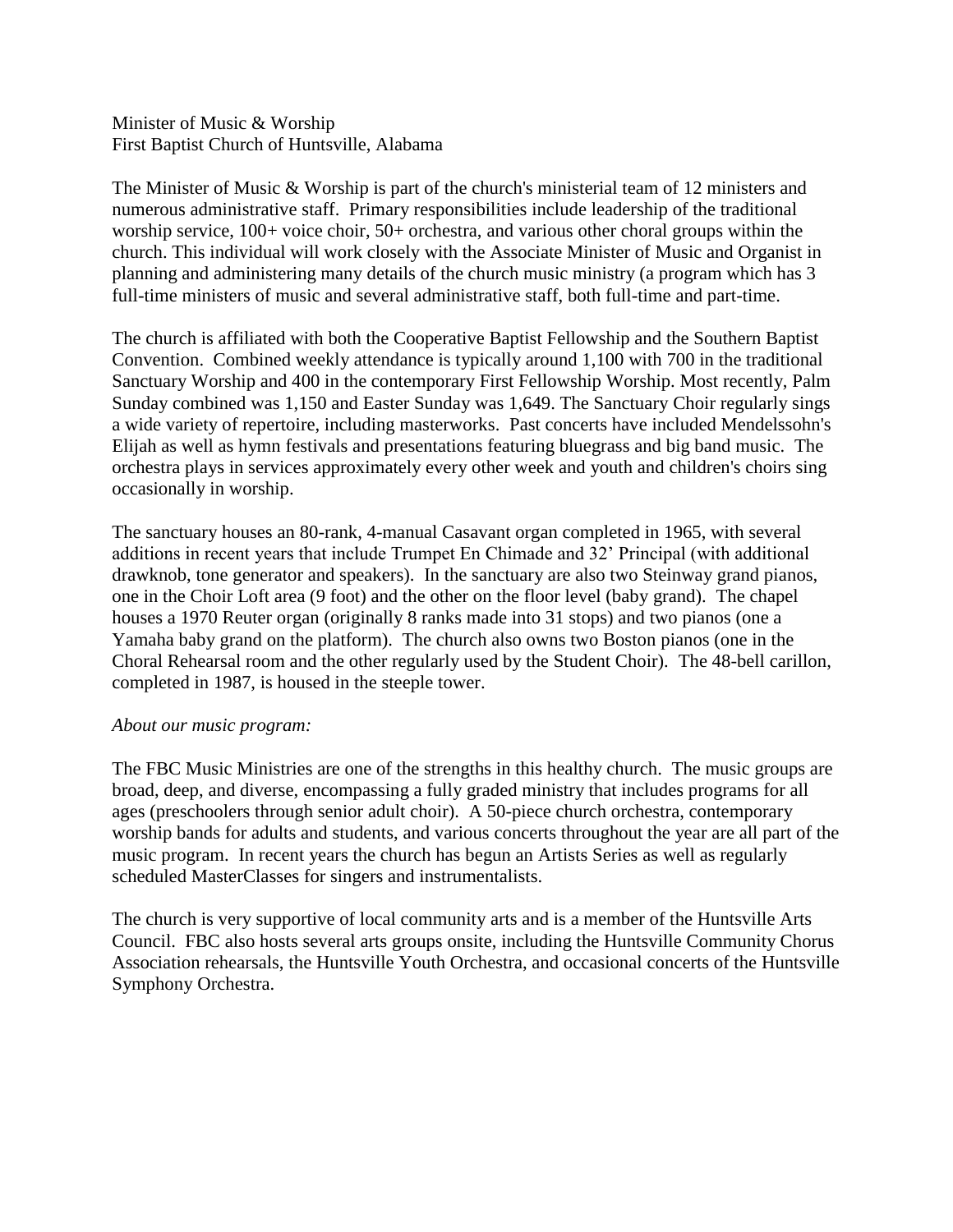## The Job Description:

The Minister of Music and Worship will serve the church by providing leadership in planning and conducting a ministry of music for worship, growth in Christian discipleship, and proclamation of the gospel. The Minister of Music and Worship works under the supervision of the Senior Pastor in support of the church's ministries and policies, and is to inform him on important matters.

The Minister of Music and Worship will develop specific annual objectives for accomplishing his/her work to carry out the vision, plans, and objectives of the church. This is a full time salaried position.

Principal Responsibilities:

1. Works with the Senior Pastor and other ministerial staff as appropriate to plan and direct the worship services of the church. Assumes primary responsibility for

selecting hymns and other congregational music, responsive readings, litanies, and other liturgical materials, and solo, choral, and instrumental music to

enhance the experience of worship. Supervises the preparation and printing of the worship bulletin.

2. Plans, coordinates, and supervises a comprehensive ministry of music and music education for the entire church, including opportunities for individuals in the

church and community to grow in their appreciation and utilization of music for expression of Christian faith and personal expression of the gifts and talents God has given them.

3. Supervises church music staff, including the Associate Minister of Music & Organist and other paid and volunteer workers. Works with the staff ministers

under his/her supervision to develop specific annual objectives for accomplishing their work to carry out the vision, plans, and objectives of the church. Conducts

quarterly conferences with the staff ministers under his/her supervision to assess their progress toward these objectives, and performs annual performance evaluations.

4. Gives general direction to the elected volunteer leadership of the music ministry. Advises and assists in the enlistment of directors, officers, and leaders of choirs and music organizations, and serves as a resource person to enhance their ministries through suggesting methods to improve their effectiveness.

5. In close consultation with the Senior Pastor and other staff ministers, plans special programs of worship for celebrating the seasons of the Christian year,

i.e., Advent, Lent, Holy Week, Thanksgiving, etc. Plans and schedules performances by musical groups and soloists to enhance the ministry of the church.

6. Upon request, works with the Senior Pastor, other staff ministers and families in planning for weddings, funerals and special programs where music is a part.

7. Works with the assistance of the Music & Worship Committee in planning and implementing the music ministries of the church on an as needed basis.

8. Develops an annual budget for the music ministry of the church, in consultation with music staff ministers, the Music & Worship Committee, and music program leaders. Compiles budget